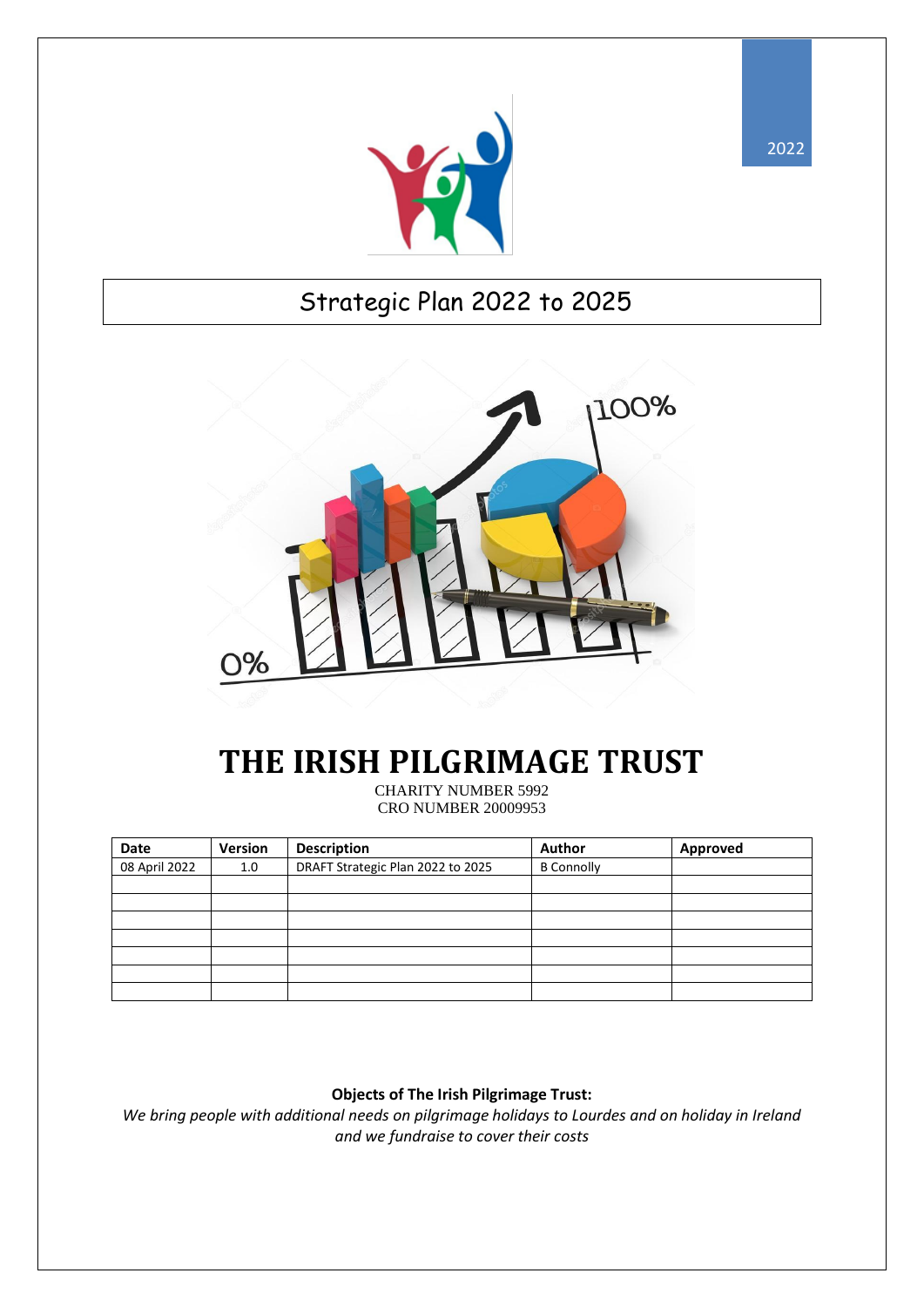### **Notes**

1 Draft Strategic Plan March 2022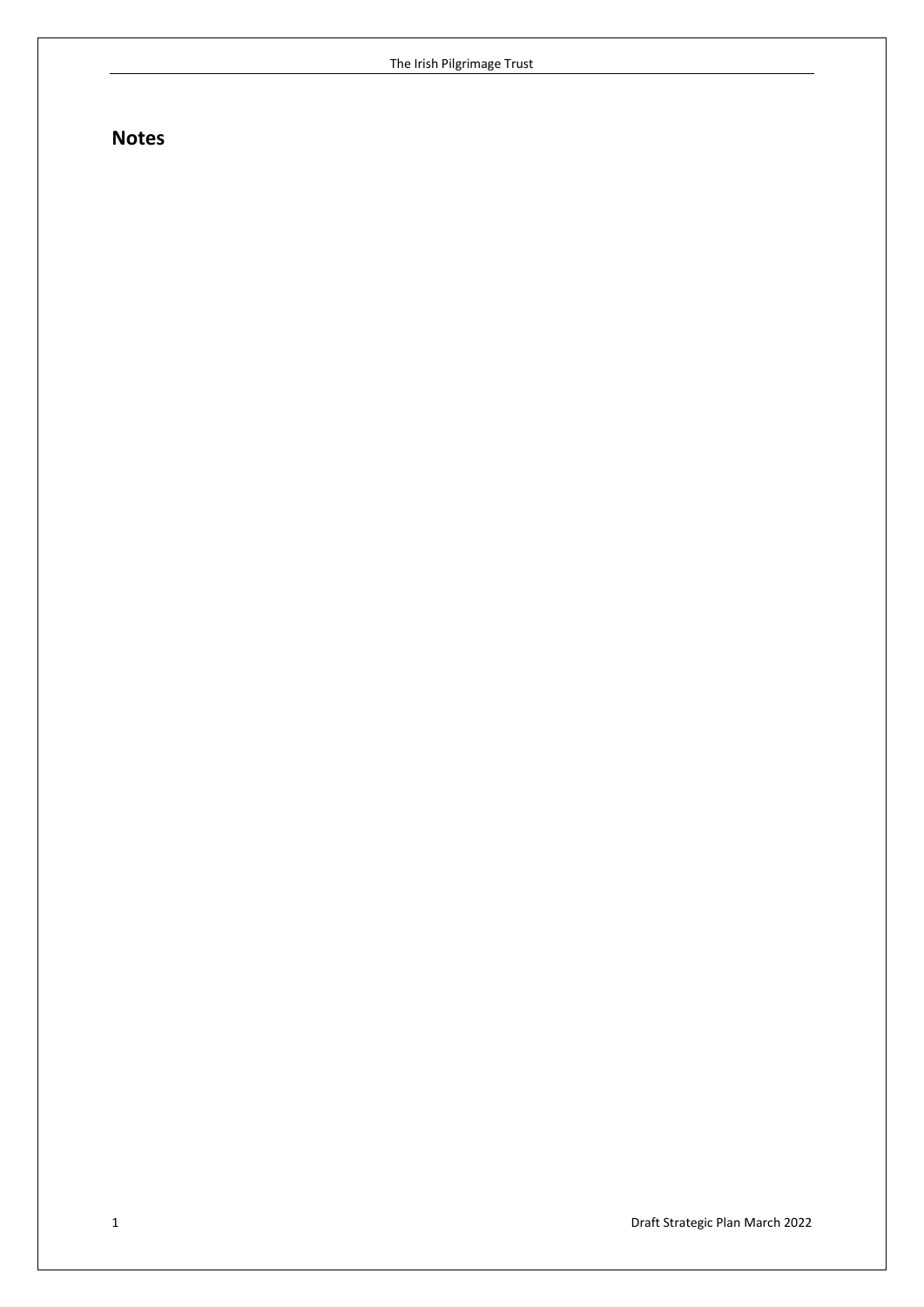#### **Introduction**

The very first Irish Pilgrimage Trust pilgrimage to Lourdes was in 1972 which followed in the inspiring footsteps of Doctor Michael Strode in the HCPT. Since then hundreds of young people with either a medical condition or physical, emotional, intellectual or social needs have been given the opportunity to travel on pilgrimage with the Trust for an unforgettable week's holiday while being cared for by dedicated carers.

The past few decades have shown a great growth and rapid development of the Irish Pilgrimage Trust. These changes have not just been in the increasing number of guests and carers travelling to Lourdes but are also evident in the important issues such as health and safety, safeguarding and increased clerical/documentation needs of the Trust. This important work needs to be continually developed and applied to what we do as a Trust whether on pilgrimage in Lourdes or Hosanna House or during the other Trust activities including Friendship weeks, the biennial Cycle to Lourdes and the Camino de Santiago.

For the first time in its history, the Trust could not engage in all its charitable activities in 2020, 2021 and 2022 due to Covid19 and restarting Trust activities presents new challenges to the Trust.

This Strategic Plan outlines the goals of the Trust for 2022 to 2025 and the direction we need to take having celebrated the  $50<sup>th</sup>$  anniversary of The Irish Pilgrimage Trust. This plan is necessary to ensure the continuation of the Trust and fulfil our charitable purpose as outlined in our objects.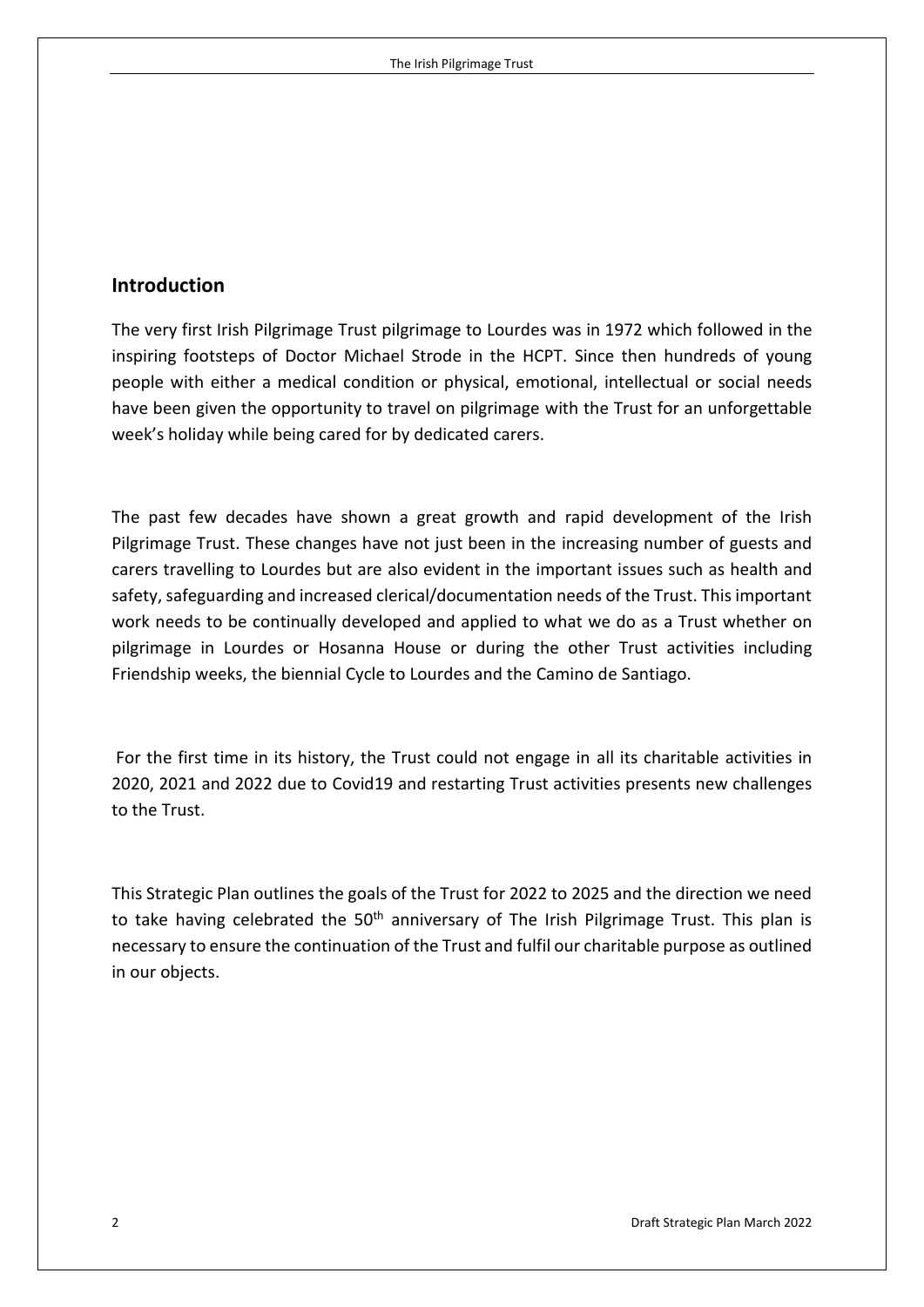## **The Irish Pilgrimage Trust**

#### **Mission, Vision and Values**

#### **Mission**

The Irish Pilgrimage Trust is a voluntary, Christian and charitable organisation that provides the opportunity for people with additional needs to go on volunteer supported pilgrimages and holidays to Lourdes and in Ireland. Our aim is to cherish the uniqueness of each person through sharing the gift of God's love with joy.

#### **Vision**

Enriching the lives of our Trust family

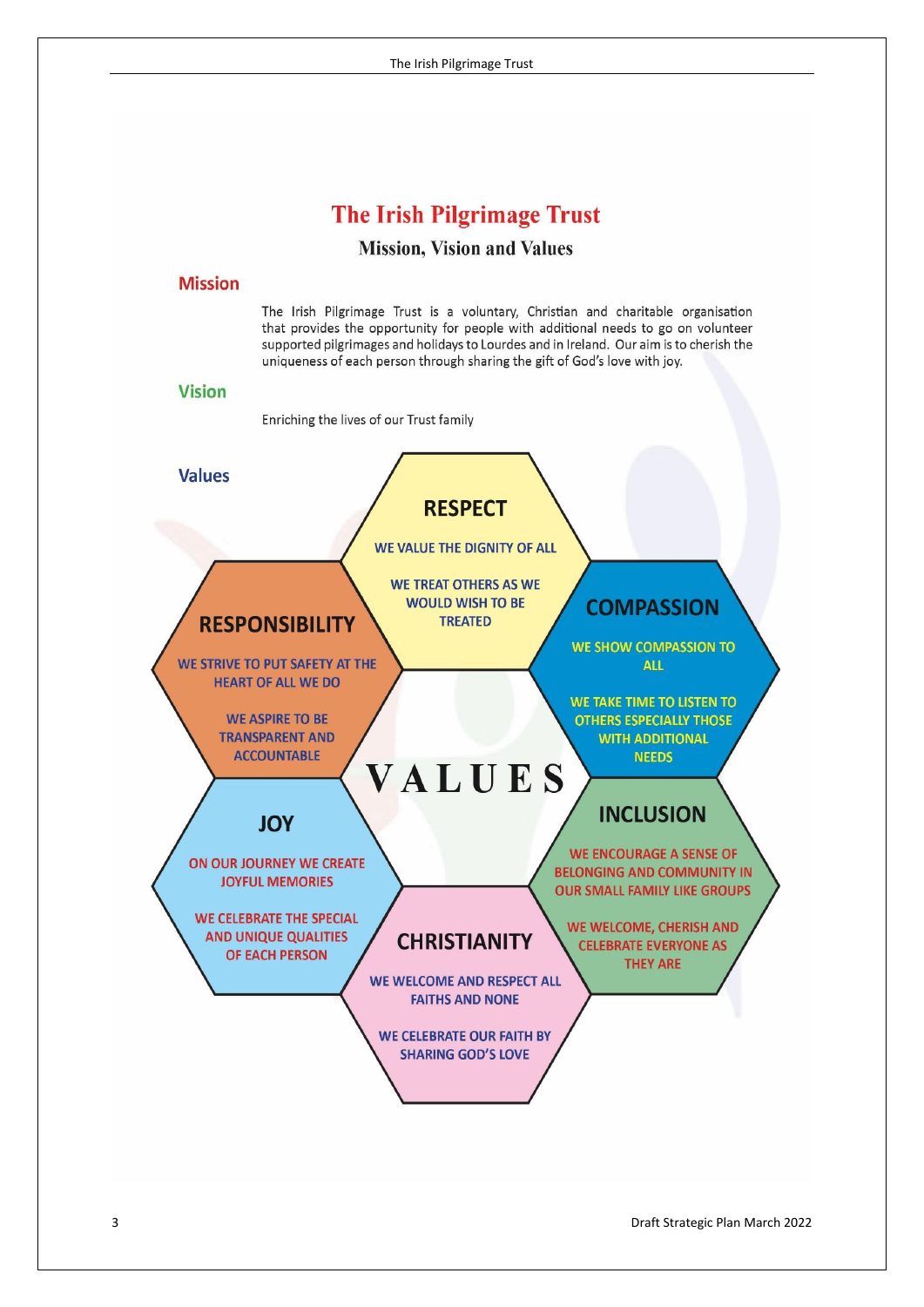# **Our Strategic Goals are to:**

- **1.** Offer safe, enjoyable and memorable pilgrimages/holidays to our selected guests in Lourdes and in Ireland.
- **2.** Enable more people to join us

- **3.** Continue to develop the spiritual side of our Trust
- **4.** Be accountable.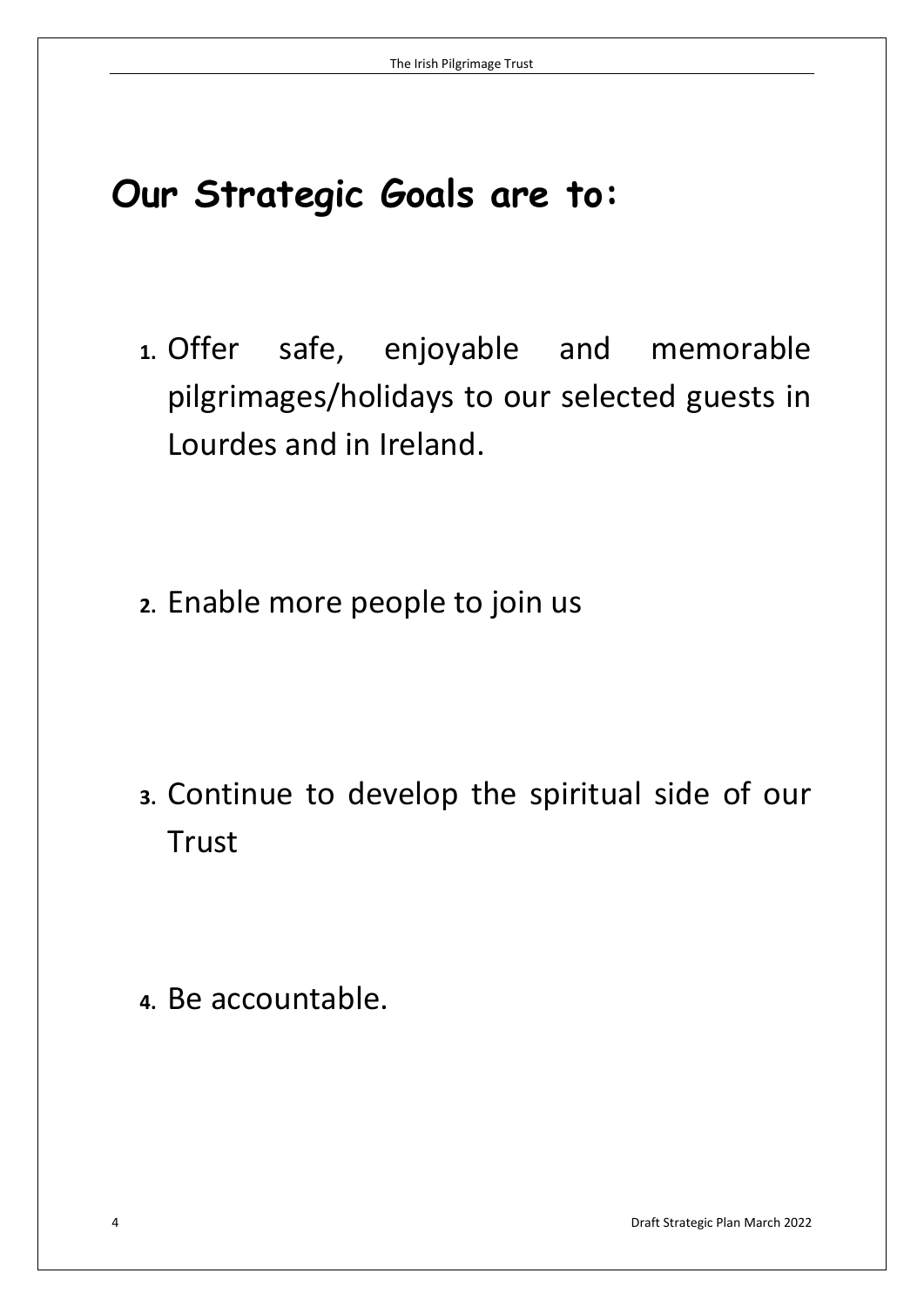## **Goal One:**

**To offer safe, enjoyable and memorable pilgrimages/holidays to our selected guests in Lourdes and in Ireland.**

A week on holiday with the Trust offers an independent supported holiday to young people with additional needs and a break from caring for their families. In order to offer this, we need to provide training and support for our volunteers in areas such as safeguarding and providing guest care.

Actions to achieve this goal

- Recommence the annual Easter pilgrimage to Lourdes beginning in 2023 with the aim of enabling as many as possible of the 47 groups who have travelled in the past to travel again.
- Recommence our Summer Pilgrimages to Hosanna House, Lourdes.
- Develop and expand our Friendship Week Programme in Ireland so that each of our seven regions has at least one Friendship Week every year.
- Resume fundraising to cover the costs of the holidays for our guests.
- Continue to provide facilities for holidays to other charities, families and organisations caring for people with additional needs at our houses in Galway and Wexford.

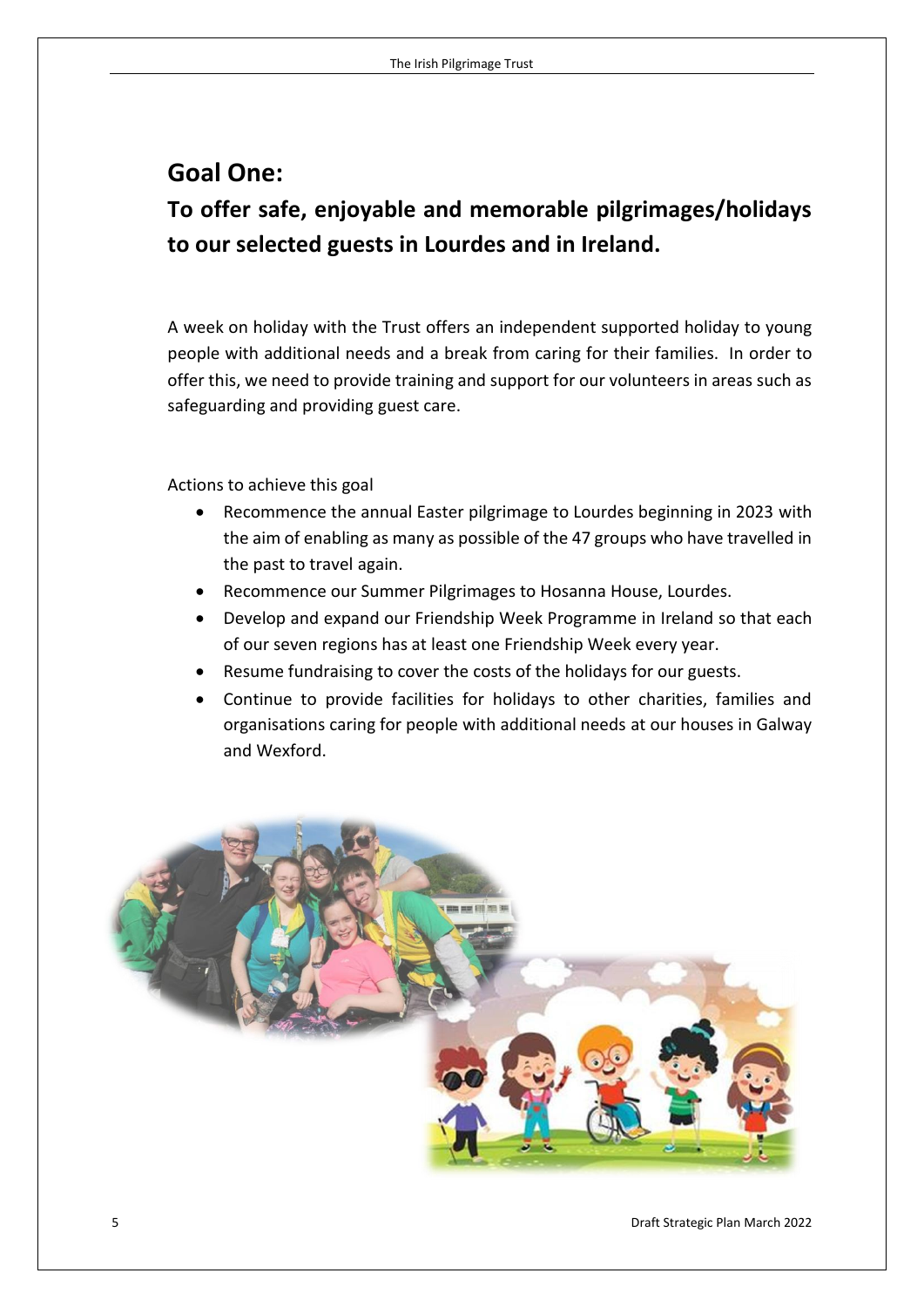## **Goal Two: Enable more people to join us**

#### **Guests:**

To spread the word in order to encourage more people to participate in our holidays.

#### **Volunteers**

To attract volunteers who will dedicate their time to supporting the work of the Trust.

#### **Medical volunteers**

To attract volunteer nurses and doctors to join us on pilgrimage/holiday.

Actions to achieve this goal:

- Promote the Trust through word of mouth, social media, schools, local media, hospitals and parishes.
- Continue with the second level student carer program.
- Encourage and support suitable volunteers to develop their leadership skills and take on leadership roles within the Trust.
- Continue with the student nurse placement program in association with the Atlantic Technological University.
- Establish links with at least one other third level college to develop a similar program for student nurses and medical students.
- Develop links with the GP training scheme to encourage young doctors to become involved in the Trust.

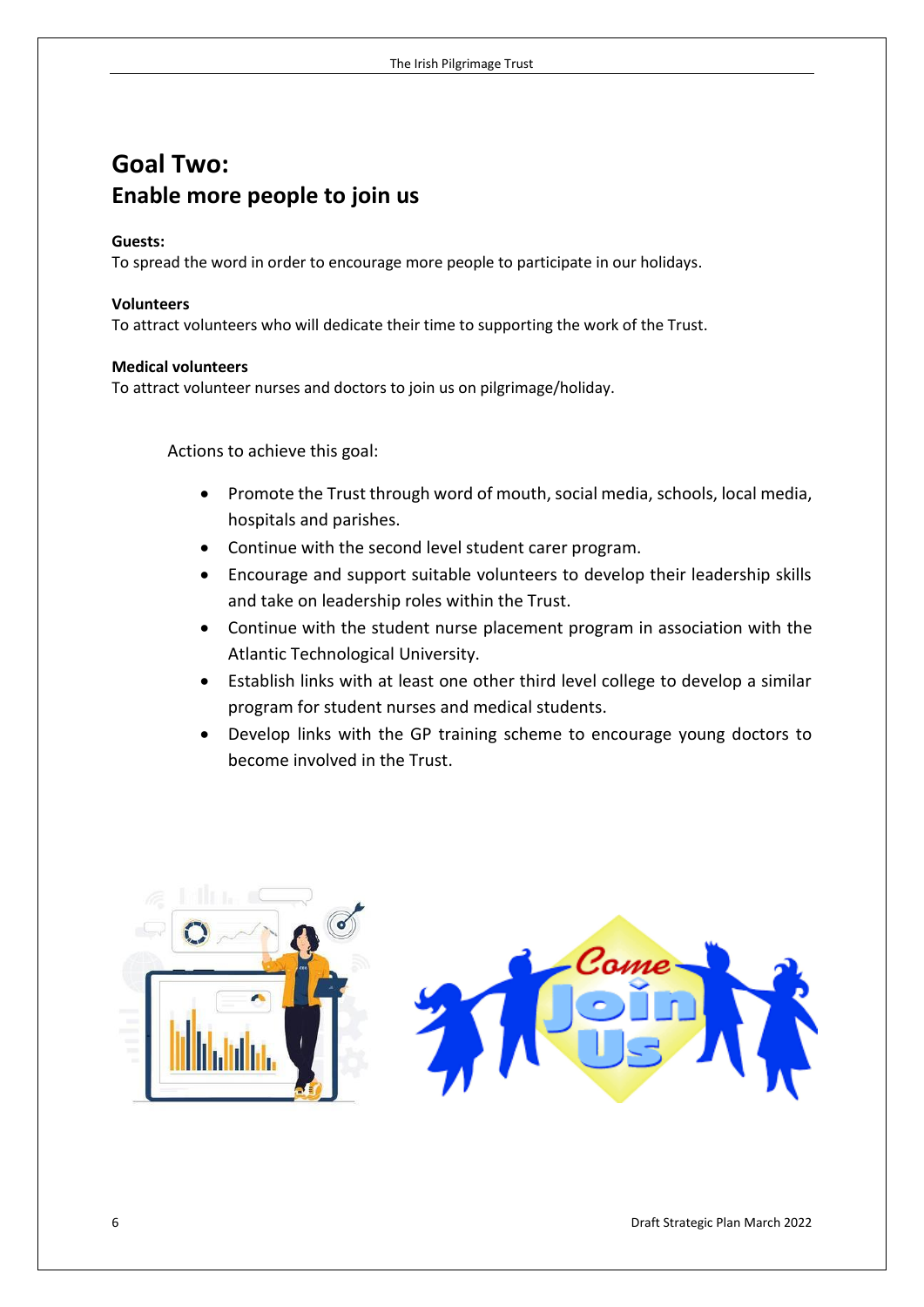## **Goal Three**

## **Continue to develop the spiritual side of our Trust**

We want to continue to foster a sense of pilgrimage whether we are in Lourdes or in Ireland. It is very important that there is a spiritual element to our pilgrimages and our holidays.

Actions to achieve this goal:

- Encourage more chaplains to join our pilgrimages in Lourdes
- Encourage groups to fully participate in all pilgrimage aspects of Lourdes.
- Continue to develop liturgies that are suitable for the young people we care for.
- Develop a programme for training lay chaplains to join our groups in Lourdes.
- Support groups in incorporating time for reflection in their weekly programme.
- Encourage time for reflection at all Trust meetings.

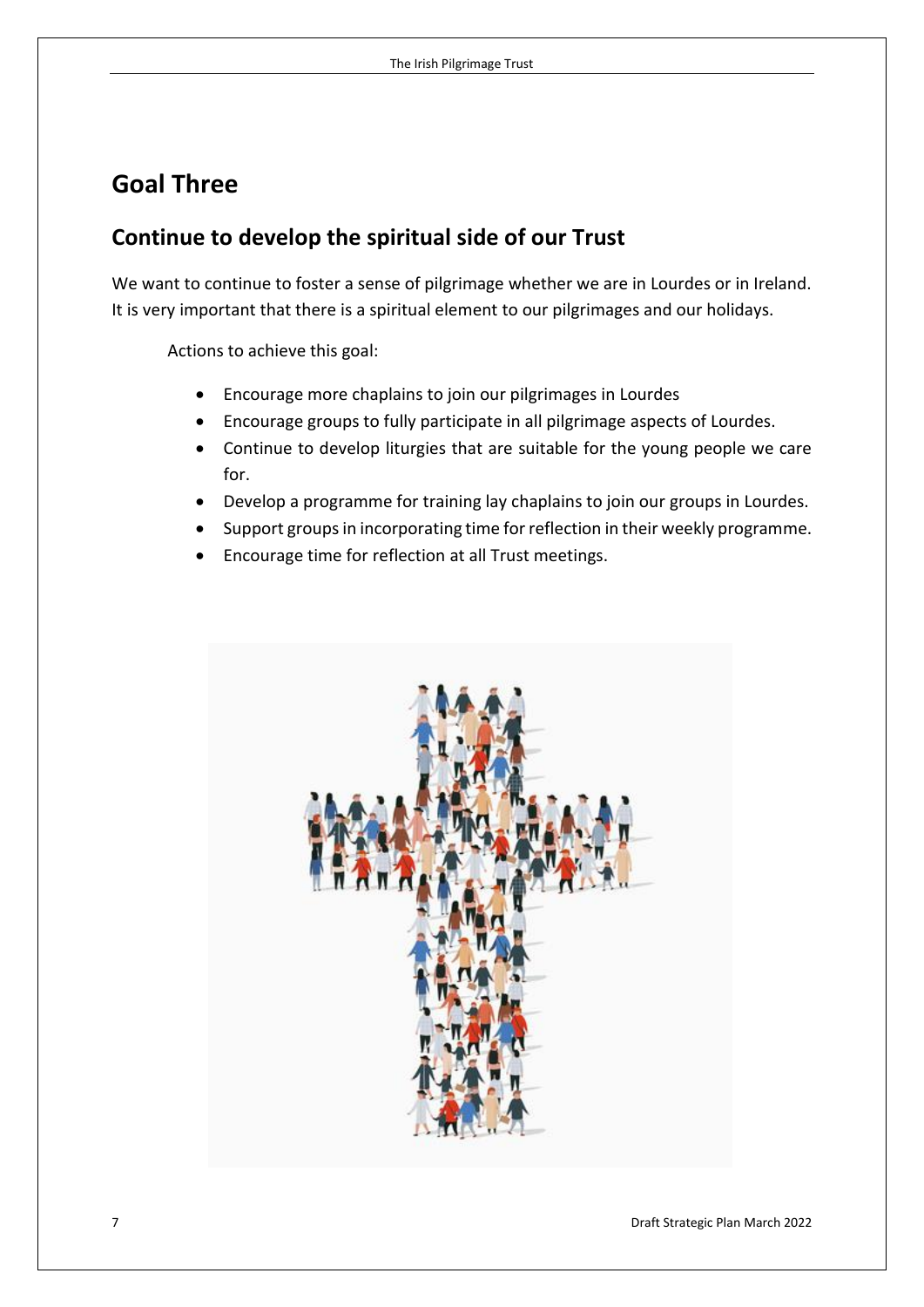## **Goal Four Be accountable**

We must

- Ensure the safety of all involved in the Trust.
- Comply with Charities Regulator Governance Code.
- Be accountable as per the Code of Practice
- Review our Safeguarding Policy and Code of Practice and update as necessary.
- Review and update our strategic plan regularly to reflect new challenges.